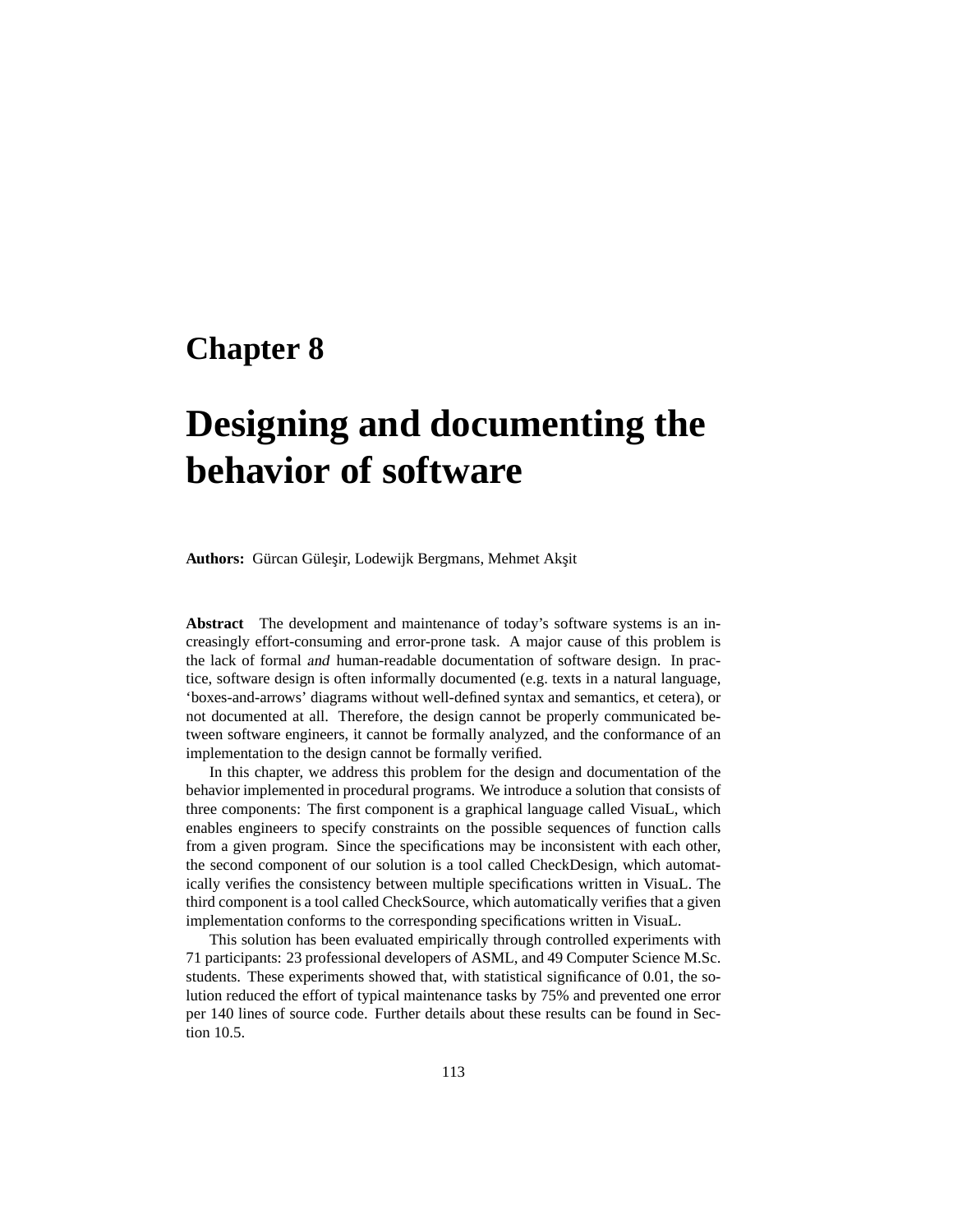# **8.1 Introduction**

VisuaL and the associated tools are outcome of our close collaboration with ASML. Our collaboration with ASML was divided in four phases: In the first phase, we identified a number of effort-consuming and error-prone tasks in software development and maintenance processes. In the second phase, we developed VisuaL and the tools to automate these tasks. In the third phase, we conducted formal experiments to evaluate CheckSource. In the fourth and the final phase, ASML initiated a half-year project to embed VisuaL and the tools into their software development and maintenance processes. This project was ongoing at the time of writing this chapter.

The remainder of this chapter is structured as follows: In Section 8.2, we present some common problems of today's software engineering practice. In Section 8.3, we explain our approach for improving the software engineering practice. In Section 8.4, we introduce VisuaL, and illustrate it with seven use cases. In Sections 8.5, and 8.6, we respectively introduce CheckDesign and CheckSource. We conclude with Section 8.7.

# **8.2 Obstacles in the development of embedded software**

In the first phase of the Ideals project, we investigated the software engineering process of ASML, and identified a number of general problems. In this section, we explain these problems.

#### **8.2.1 Informal documentation of software design**

Natural languages are frequently used in the industrial practice, for documenting the design of software. For instance, we have seen several design documents containing substantial text in English, written in a 'story-telling' style. Although the unlimited expressive power is an advantage of using a natural language, this freedom unfortunately allows for ambiguities and imprecision in the design documents.

In addition to the texts in a natural language, design documents frequently contain figures that illustrate various facets of software design, such as the structure of data, flow of control, decomposition into (sub)modules, et cetera. These figures provide valuable intuition about the structure of software. However, typically such figures cannot be used as precise specifications of the actual software, since they are abstractions with no well-defined mapping to the final implementation in source code.

As we discuss in Sections 8.2.2 and 8.2.3, ambiguous and informal software design documents are a major cause of excessive manual effort and human errors during software development and maintenance.

#### **8.2.2 Obstacles in the software development process**

In Figure 8.1, we illustrate a part of the software development process of ASML, showing four steps: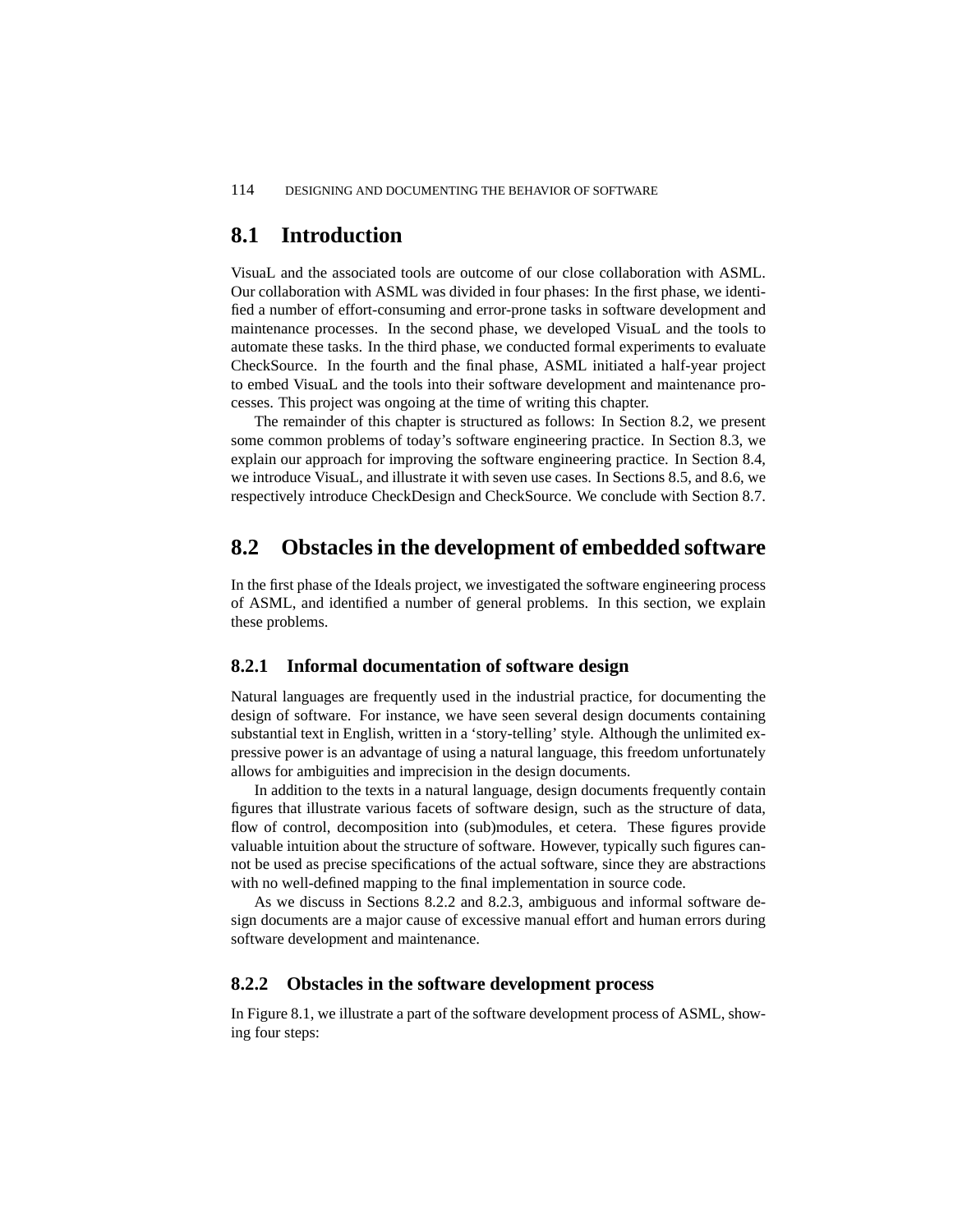

Figure 8.1: This figure shows part of the software development process at ASML.

In the first step, a software developer writes detailed design documents about the new feature that she will implement. The detailed design documents are depicted as a cloud to indicate that they are informal and potentially ambiguous.

In the second step, a software architect reviews the documents. If the architect concludes that the design of the new feature 'fits' the architecture of software, then she approves the design documents.

In the third step, a system engineer reviews the design documents. If the system engineer concludes that the new feature 'fits' the electro-mechanical parts of the system, and fulfills the requirements, then she approves the design documents.

In the fourth step, the developer implements the feature by writing source code. The source code is depicted as a regular geometric shape (i.e. rectangle in this case) to indicate that the source code is written in a formal language.

After the feature is implemented, it is not possible to conclude with a large certainty that the source code is consistent with the design documents, because the design documents are informal and potentially ambiguous. Therefore, the following problems may arise:

- The structure of the source code may be inconsistent with the structure approved by the software architect, because the architect may have interpreted the design differently than the software developer.
- The implemented feature may not 'fit' the electro-mechanical parts of the system, because the system engineer may have interpreted the design differently than the software developer. In such a case, the source code is defective.

## **8.2.3 Obstacles in the software maintenance process**

In Figure 8.2, we illustrate a part of the software maintenance process of ASML, showing five steps: In the first step, a developer receives a change request (or a problem report) related to the implementation of an existing feature. If the developer concludes that the change request has an impact on the detailed design, then she accordingly modifies the detailed design documents, in the second step. If the design documents are modified, then a software architect and a system engineer review and approve the modified design documents, in the third and the fourth steps. In the fifth step, the developer implements the change by modifying the existing source code.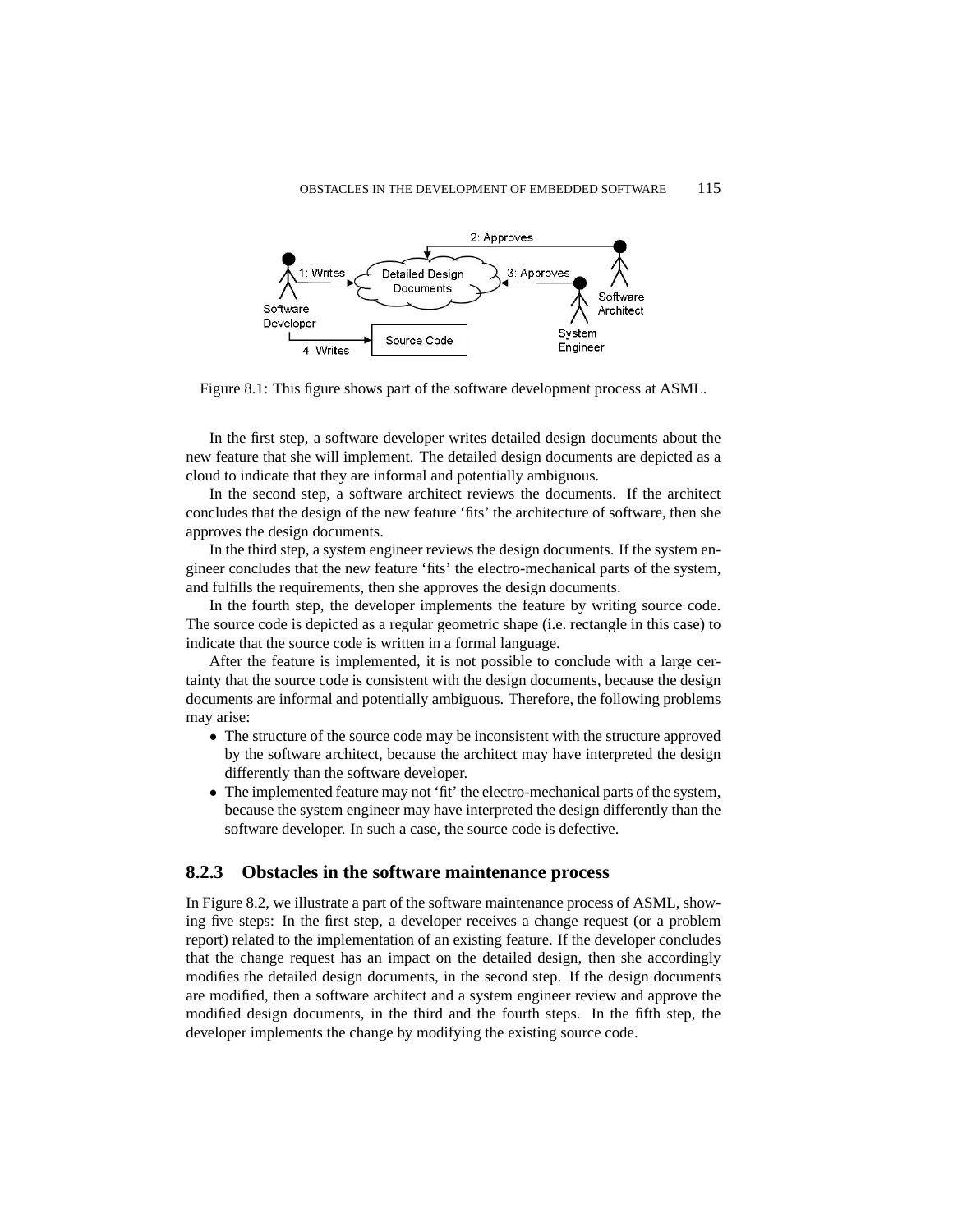

Figure 8.2: This figure shows part of the software maintenance process at ASML.

In practice, engineers can follow shortcuts in the maintenance process explained above, because they are often urged to decrease the time-to-market of a product. They can skip the second, third, or fourth steps, because the design documents are not a part of the product that is shipped to customers. This shortcut leads to the following problems:

- The source code 'drifts away' from the design documents. More precisely, the design that is implemented in the source code becomes substantially different than the design that is written in the documents. In such a case, the design documents become useless, because the source code is the only artifact that 'works', and the design documents do no longer provide any useful information about the source code.
- Since the design documents become useless, a developer has to directly read and understand the source code, whenever she needs to modify software. Consequently, maintenance becomes more effort-consuming and error-prone, because the developer is constantly exposed to the whole complexity and the lowest level details of software.
- Since the design documents become useless, the software architect and the system engineer cannot effectively control the quality of software during evolution, which results in the same problems listed in Section 8.2.2.
- Since the design documents become useless, the initial effort spent by the developer to write the design documents, and the effort spent by the software architect and the system engineer to review them, are no longer utilized.

The problems explained so far in Section 8.2 are more broadly explained in Section 1.3.2.

#### **8.2.4 The scope in this chapter**

The scope of the problems that we explained so far is too broad to be effectively addressed by a single solution. Therefore, we communicated with the engineers of ASML to determine a sub-scope that is narrow enough to be effectively addressed, general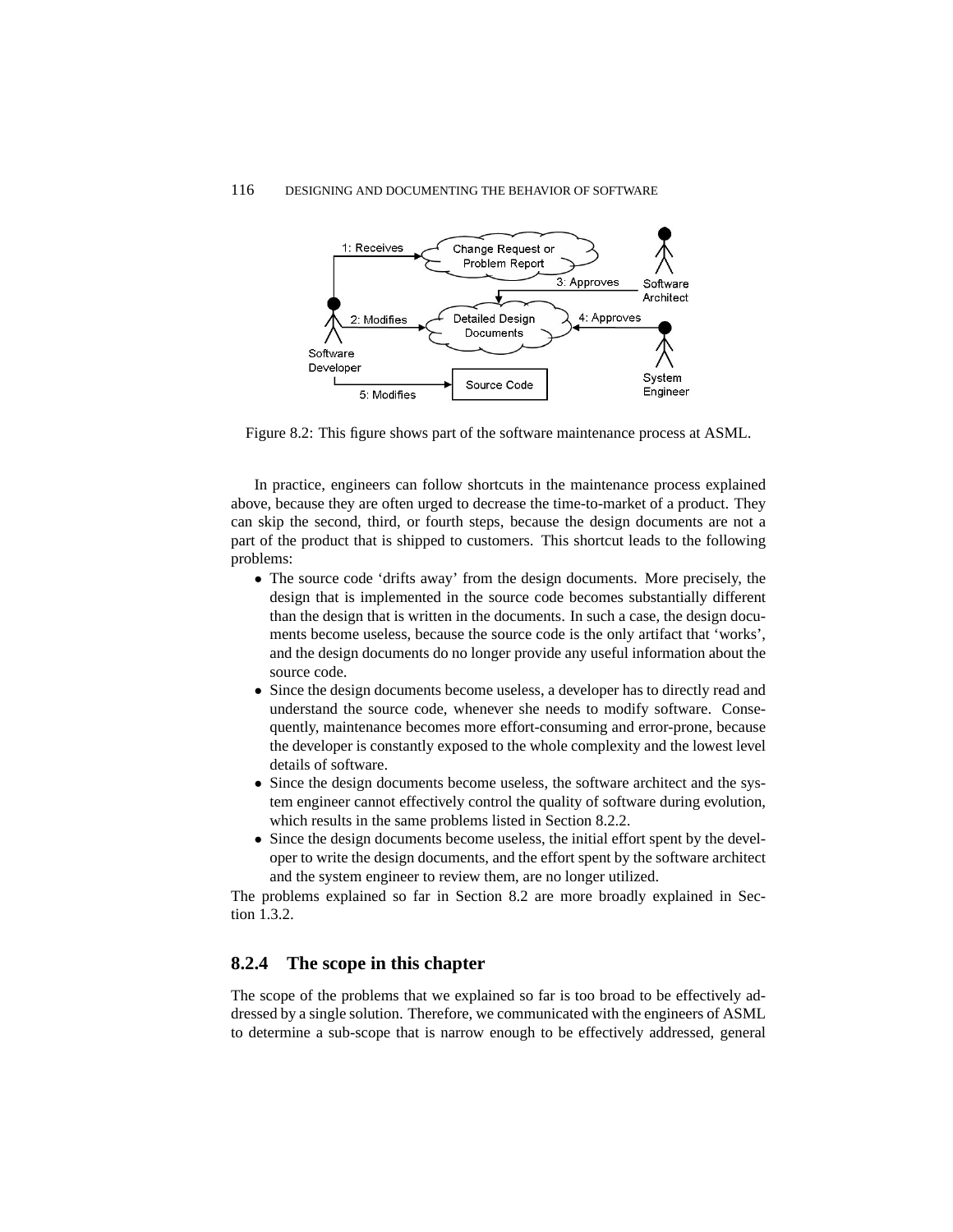enough to be academically interesting, and important enough to have industrial relevance. As a result, we chose to restrict our scope to the design and documentation of the control flow within C functions. In the remainder of this section, we explain the reason for this choice.

Abstractly speaking, the manufacturing machines produced by ASML perform certain operations on some input material. These operations must be performed in a sequence that satisfies certain temporal constraints, otherwise the machines cannot fulfill one or more of their requirements. For example, a machine must clean the input material *before* processing it, otherwise the required level of mechanical precision cannot be achieved during processing; loss of precision results in defective output material.

In software, the input material is modeled as a data structure, and each operation is typically implemented as a function that can read or write instances of the data structure. The possible sequences of operations are determined by the control flow structure of a separate function that calls the functions corresponding to the operations.

During software maintenance, the engineers of ASML frequently change the control flow structure of functions, and unintentionally violate the temporal constraints. These violations result in software defects. Finding and repairing these defects is effortconsuming and error-prone, because (a) the constraints are either not documented at all, or poorly documented, as explained in Section 8.2.1, and (b) there are no explicit means for the engineers to tell them if and where the constraints are violated.

Based on these observations, we decided to find a better way to document the temporal constraints, and to develop tools that can help engineers in finding and repairing the defects. As a result, we developed a solution that consists of a graphical language *VisuaL*, a tool for verifying internal consistency of the design *CheckDesign*, and a tool for verifying the consistency between the design and the source code, *CheckSource*.

VisuaL is a graphical language for expressing temporal constraints on operations in a system, in particular on the operations within a specified function body. It aims at being both intuitive (through a UML-style visual notation), precise (a VisuaL diagram can be mapped to a formal representation of automata), and evolution-proof (through the use of wildcards, one can specify only necessary ordering constraints).

# **8.3 Solution approach**

In this section, we explain how our solution (i.e. VisuaL, CheckDesign, and Check-Source) can be used during software development and maintenance. The details of the solution are presented throughout Sections 8.4-8.7.

#### **8.3.1 Adapting the software development process**

We present the software development process in which our solution is used, in two steps: (1) the software design process, and (2) the software implementation process.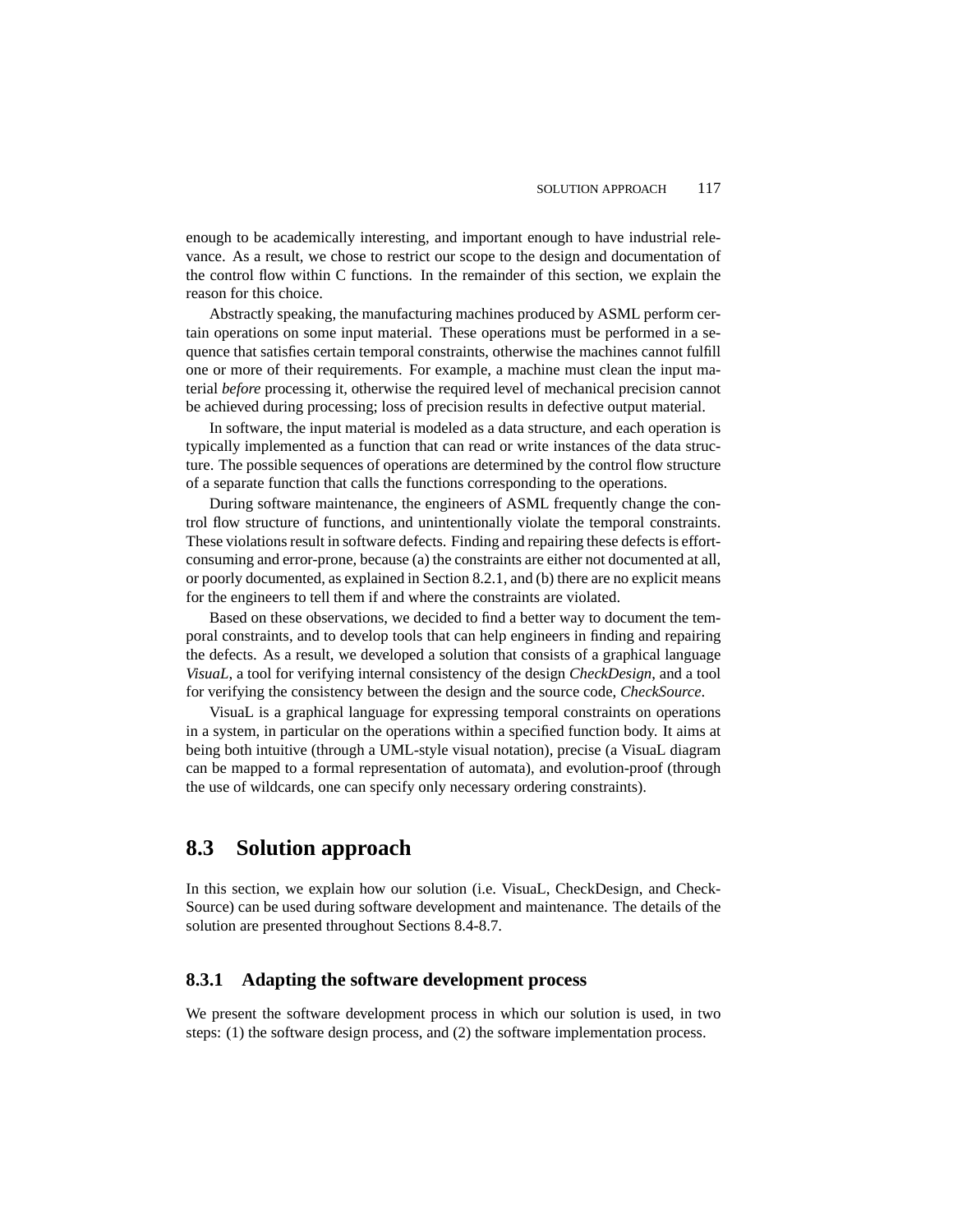#### **The Software Design Process**

In Figure 8.3, we illustrate the software design process, in which VisuaL and Check-Design are used. This process consists of four steps:



Figure 8.3: This figure shows the design process with VisuaL and CheckDesign.

In the first step, a software developer writes detailed design documents about the feature that she will implement. She uses VisuaL for writing the documents. Therefore, the resulting documents are formal and unambiguous.

In the second step, CheckDesign automatically verifies the consistency between those documents that apply to the same function. If the documents are not consistent, CheckDesign outputs an error message that contains information for locating and resolving the inconsistency. Note that in the original development process (see Section 8.2.2), design level verification was not possible due to the informal and potentially ambiguous documentation.

If CheckDesign outputs a success message, a software architect and a system engineer review and approve the design documents, in the third and fourth steps. Thus, an important requirement is that 'The design documents should be easily read and understood by humans'.

#### **The software implementation process**

Figure 8.4 shows the software implementation process in which the formal design documents and CheckSource are used. This process consists of two steps:

In the first step, a software developer implements the feature by writing source code.

In the second step, CheckSource verifies the consistency between the source code and the design documents. If the source code is inconsistent with the documents, CheckSource outputs an error message that contains information for locating and resolving the inconsistency.

An inconsistency can be resolved through one of the following scenarios: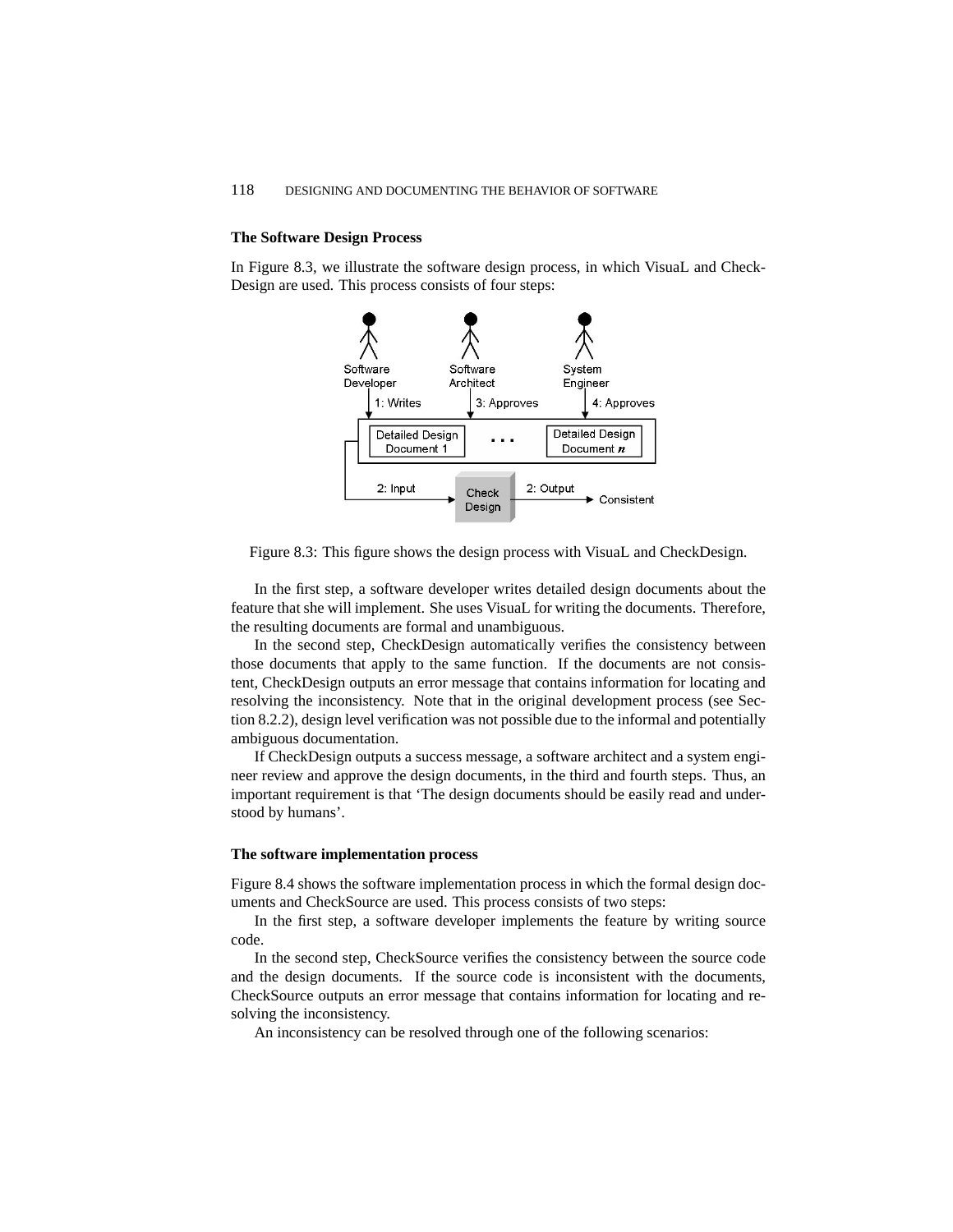

Figure 8.4: This figure shows the implementation process with formal design documents and CheckSource.

- The developer decides that the inconsistency is due to a defect in the source code, so she repairs (i.e. modifies) the source code, and then reruns CheckSource.
- The developer decides that the inconsistency is due to a defect in design documents, so she repairs the design documents and then performs the second, third, and the fourth steps of the design process (see Figure 8.3). After these steps, she reruns CheckSource.
- The developer decides that the inconsistency is due to the defects in both the design documents and the source code. So she repairs the design documents and then performs the second, third, and the fourth steps of the design process (see Figure 8.3). After these steps, she repairs the source code and reruns Check-Source.

The design and implementation processes presented above address the problems listed in Section 8.2.2.

#### **8.3.2 Improving the software maintenance process**

Whenever a developer receives a change request (or a problem report) about the implementation of an existing feature, she decides whether the change request has an impact on the detailed design. If the developer decides that there is no such impact, then she directly implements the request by following the implementation process depicted in Figure 8.4. If the developer decides that the change request has an impact on the detailed design, then she realizes the change request by following the design process depicted in Figure 8.3. Subsequently, she implements the change by following the implementation process depicted in Figure 8.4. The maintenance process explained in this section addresses the problems listed in Section 8.2.3. In Sections 8.4, 8.5, and 8.6, we respectively present VisuaL, CheckDesign, and CheckSource.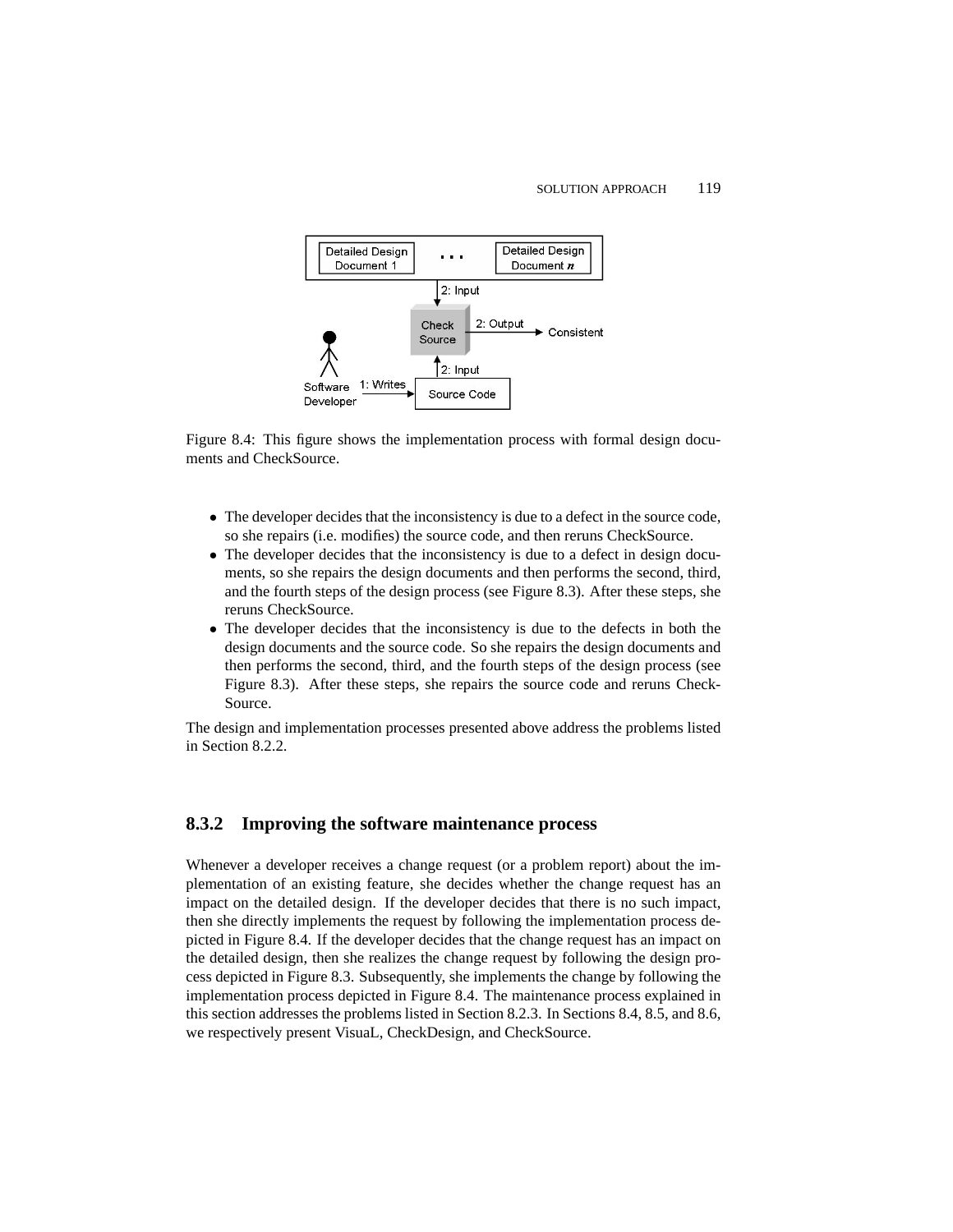# **8.4 VisuaL**

VisuaL is a graphical language for specifying constraints on the possible sequences of function calls from a given C function. In this section, we explain VisuaL by presenting the specification of seven example constraints, each demonstrating a distinct 'primitive' usage of the language.

#### **8.4.1 Example 1: 'At least one'**

Figure 8.5 shows a specification of the following constraint:

**C1**: In each possible sequence of function calls from the function  $f$ , there must be *at least one* call to the function g.



Figure 8.5: An example specification demonstrating the usage of 'At least one'.

The outer rectangle (i.e. the rectangle with the stereotype  $\langle \langle t \rangle \rangle$ ) defines –a view on– the control-flow behavior as implemented by (the body of) function  $f$ . The label S1 is the name (i.e. identifier) of the specification. The arrows represent the function calls from f, and the inner rectangles (e.g., the rectangle that is labeled with q0) represent locations within the control flow of f.

Inside the outer rectangle, there is a structure consisting of the arrows and the inner rectangles. We call such a structure a **pattern**.

The stereotype  $\langle \langle 5 \rangle \rangle$  means 'each possible sequence of function calls from the function f must be matched by the pattern<sup>1</sup>, otherwise the constraint that is represented by the specification is not satisfied'.

The rectangle q0 represents the beginning of a given sequence of function calls, because it has the stereotype <<initial>>. We call this the **initial rectangle**. There must be exactly one initial rectangle in each VisuaL specification.

The \$-labelled arrow originating from q0 matches each function call from the beginning of a sequence, until a call to  $q$  is reached. This 'until' condition is due to the existence of the g-labelled arrow originating from the same rectangle (i.e. q0).

In general, a \$-labelled arrow matches a function call, if and only if this call cannot be matched by the other arrows *originating from the same rectangle*. In VisuaL, no two arrows originating from the same rectangle can have the same label.

<sup>&</sup>lt;sup>1</sup>We precisely define this later in this section.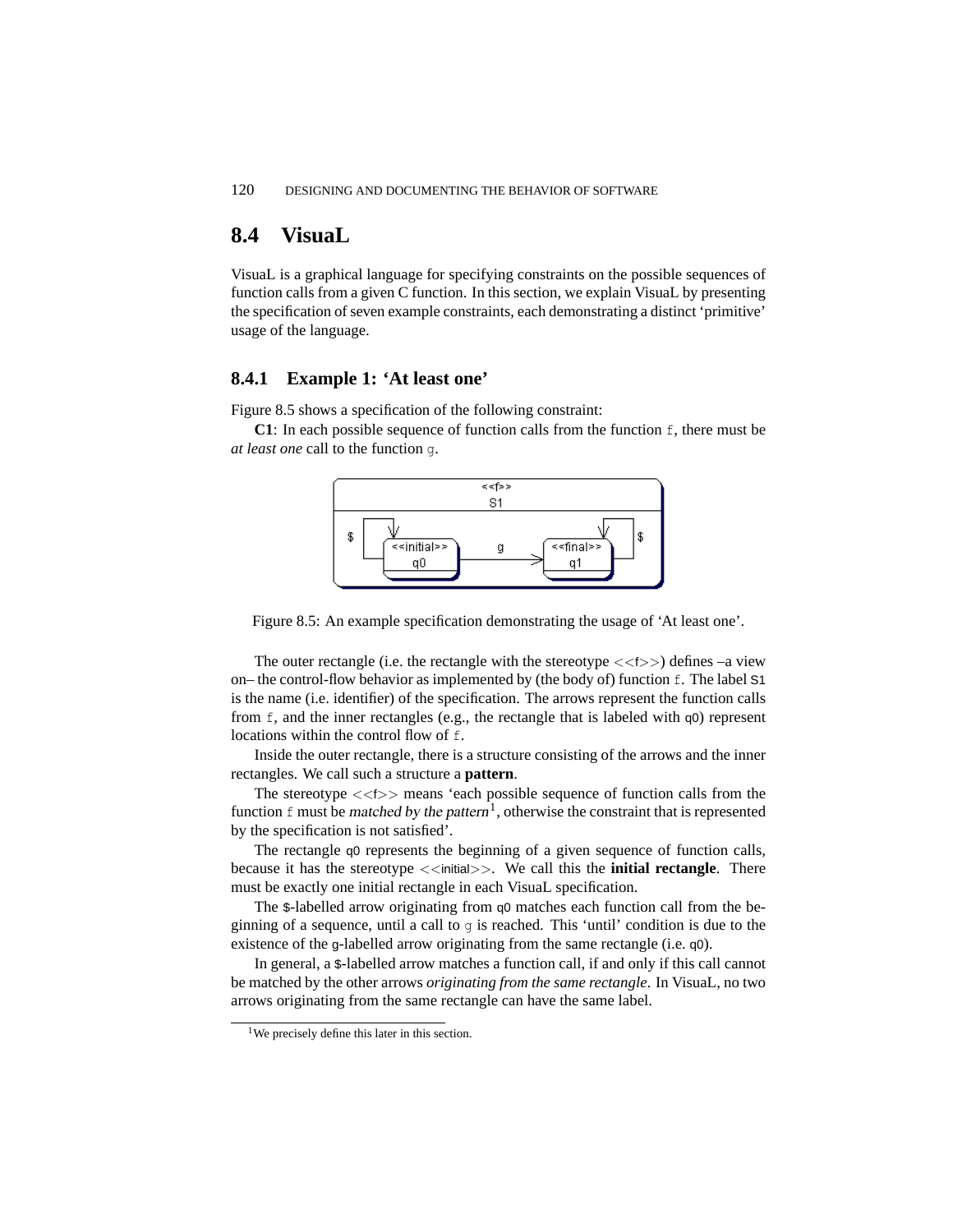Note the difference between the \$-labelled arrow pointing to q0 and the \$-labeled arrow pointing to q1: the former arrow can match a call to any function except g, whereas the latter arrow can match a call to any function (i.e. including g), since q1 has no other outgoing arrow.

During the matching of a given sequence of function calls, if the first call to g is reached, then this call is matched by the arrow labeled with g. If there are no more calls in the sequence, then the sequence **terminates** at q1, because the last call of the sequence is matched by an arrow that points to q1.

If there are additional calls after the first call to g, then each of these calls is matched by the \$-labelled arrow pointing to  $q_1$ , hence the sequence eventually terminates<sup>2</sup> at  $q_1$ .

A given sequence of function calls is **matched by a pattern**, if and only if the sequence terminates at a rectangle with the stereotype  $\lt$   $\lt$  final  $\gt$ . We call such a rectangle **final rectangle**. There can be zero or more final rectangles in a VisuaL specification.

## **8.4.2 Example 2: 'Immediately followed by'**

Figure 8.6 shows a specification of the following constraint:

**C2**: In each possible sequence of function calls from  $f$ , the first call to g, if it exists, must be *immediately followed by* a call to h.



Figure 8.6: An example specification demonstrating the usage of 'Immediately followed by'.

In Figure 8.6, the stereotype  $\langle$  initial-final>> means that q0 has both  $\langle$  initial>> and <<final>> stereotypes.

#### **8.4.3 Example 3: 'Each'**

Figure 8.7 shows a specification of the following constraint:

**C3**: In each possible sequence of function calls from f, *each* call to g must be immediately followed by a call to h.

<sup>2</sup>Infinite sequences of function calls are out of the scope of this chapter, because VisuaL is *not* a language for specifying constraints on the execution of possibly non-terminating programs. This topic is already studied in [22].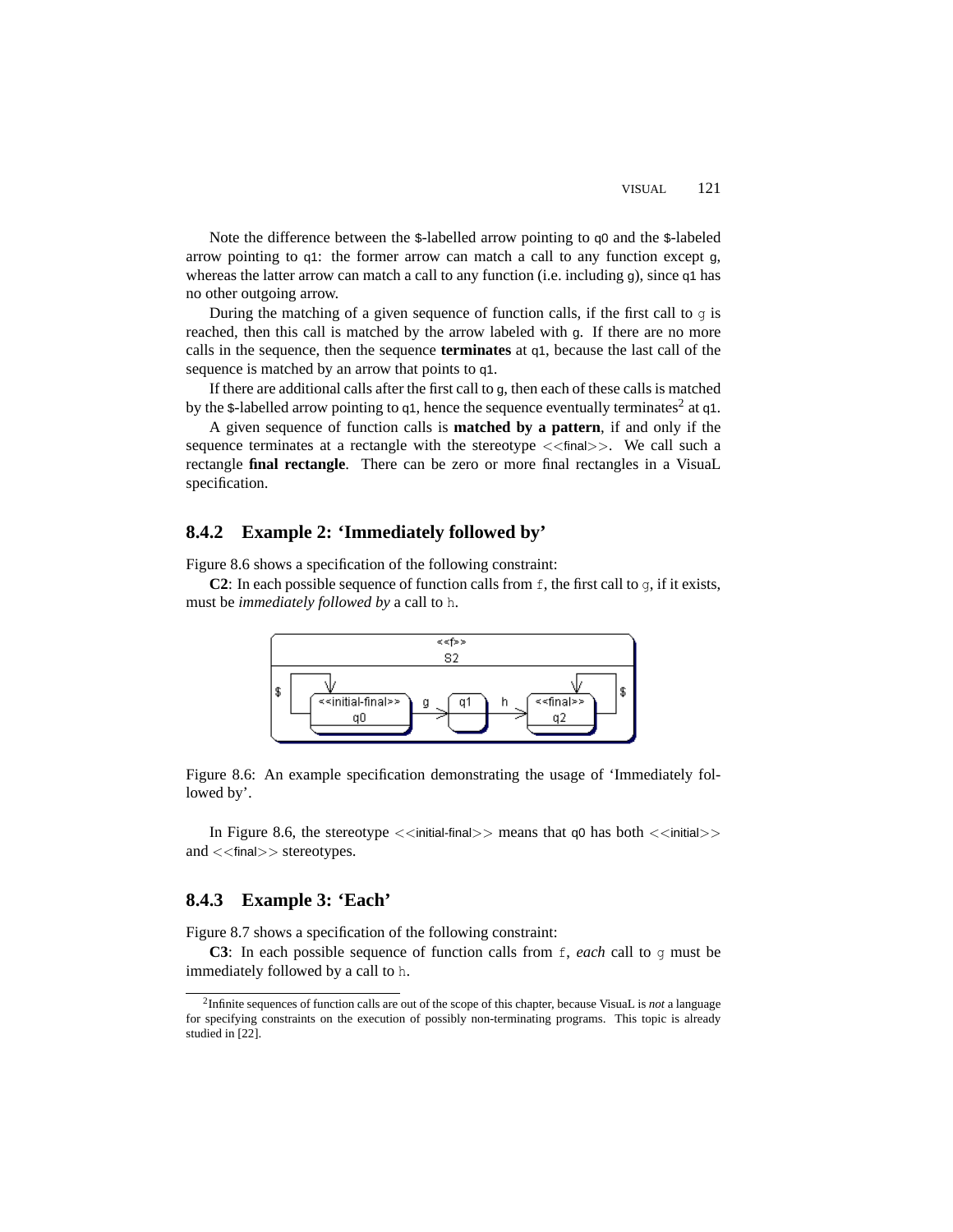

Figure 8.7: An example specification demonstrating the usage of 'each'.

# **8.4.4 Example 4: 'Until'**

Figure 8.8 shows a specification of the following constraint:

**C4**: In each possible sequence of function calls from f, each function call must be a call to g, *until* a call to h is reached.



Figure 8.8: An example specification demonstrating the usage of 'until'.

# **8.4.5 Example 5: 'Not'**

Figure 8.9 shows a specification of the following constraint:

**C5**: In each possible sequence of function calls from f, a call to g must *not* exist.



Figure 8.9: An example specification demonstrating the usage of 'not'.

Note that q1 does not have the stereotype  $\lt$  inal>>, and no arrow originates from q1. We call such a rectangle **trap rectangle**. For a given sequence *seq* of function calls, if a call *c* in *seq* is matched by an arrow pointing to a trap rectangle *tr*, then either of the following scenarios occurs: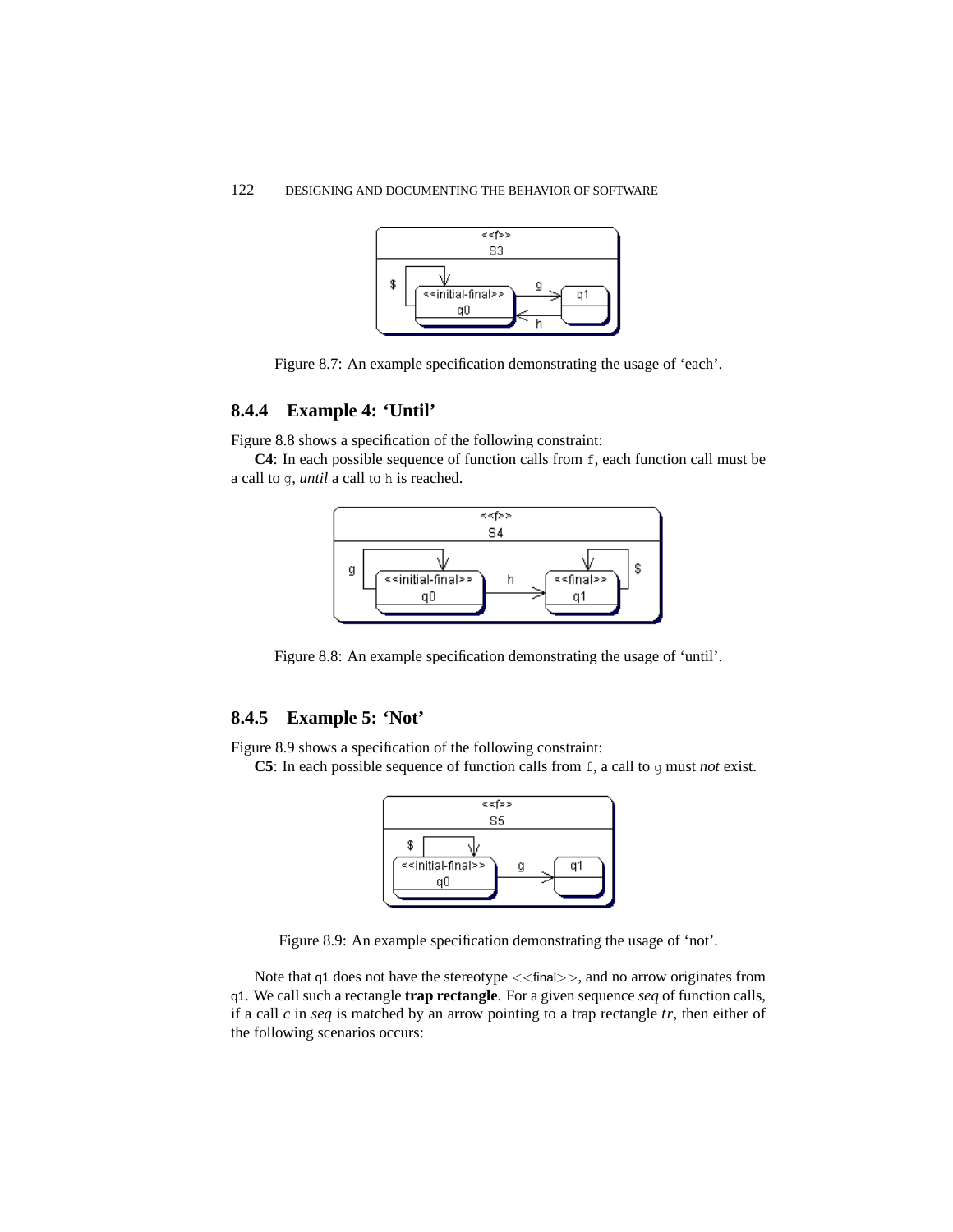- $c$  is the last call in *seq.* Since  $tr$  does not have the stereotype  $\lt$  final>>, *seq* is not matched by the pattern.
- *c* is not the last call in *seq*. In this case, for each remaining call in *seq*, there is no matching arrow in the pattern. Therefore, *seq* is not matched by the pattern.

To sum up, if a sequence 'visits' a trap rectangle, then the sequence cannot be matched by the pattern.

# **8.4.6 Example 6: 'Or'**

Figure 8.10 shows the specification of the following constraint:

**C6**: In each possible sequence of function calls from  $f$ , the first function call, if exists, must be a call to g *or* h.



Figure 8.10: An example specification demonstrating the usage of 'or'.

## **8.4.7 Example 7: 'And'**

Figure 8.11 shows the specification of the following constraint:

**C7**: In each possible sequence of function calls from f, there must be at least one call to g, *and* the first call to g must be immediately followed by a call to h.



Figure 8.11: An example specification demonstrating the usage of 'and'.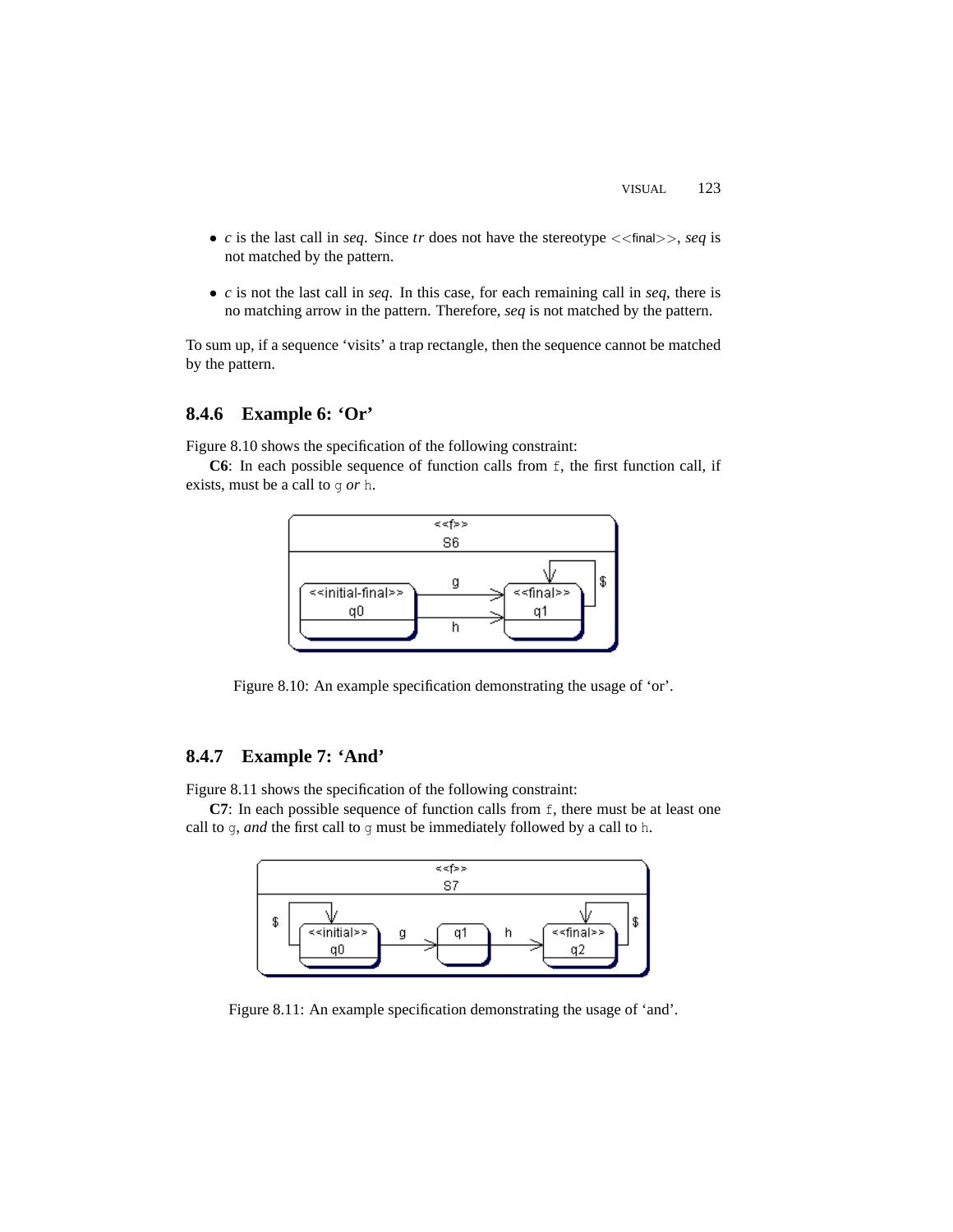# **8.5 CheckDesign**

Using VisuaL, one can create multiple specifications each representing a different constraint on the same function. For example, each of the seven specifications in Section 8.4 represents a different constraint on the same function: f.

When creating multiple VisuaL specifications to express different constraints on the same function, it must be ensured that the specifications are **consistent**: There is at least one possible implementation of the function, such that the implementation satisfies each of the constraints. If there is no possible implementation of the function that satisfies all specified constraints, then the VisuaL specifications are **inconsistent**.

For example, the specifications S1 (Figure 8.5) and S5 (Figure 8.9) are *in*consistent: If an implementation of the function  $f$  satisfies the constraint C1 (Section 8.4.1), then this implementation cannot satisfy the constraint C5 (Section 8.4.5). Conversely, if an implementation of the function f satisfies C5, then this implementation cannot satisfy C1. Hence, it is impossible to implement f, such that the implementation satisfies both C1 and C5.

Manually finding and resolving an inconsistency among multiple VisuaL specifications is an effort-consuming and error-prone task. CheckDesign can reduce the effort and prevent the errors. CheckDesign takes a finite set of VisuaL specifications, and automatically finds out whether the specifications are consistent or not. If the specifications are not consistent, CheckDesign outputs an error message that can help in understanding and resolving the inconsistency.

# **8.6 CheckSource**

After creating consistent VisuaL specifications, a developer typically writes source code to implement the specifications. For example, after creating the specification S2 (Figure 8.6), a developer may implement the function f as shown in Listing 8.1.

```
1 void f(int i)
2 {
3 g();
4 if(i)\{h();
7 }
8 }
```
Listing 8.1: An example implementation of the function f in C.

A function and a corresponding specification may be inconsistent with each other. For example, the function shown in Listing 8.1 is inconsistent with the specification S2 (Figure 8.6): There are two possible sequences of function calls from  $f$ , and these sequences are  $seq_1 = \leq q$ , h and  $seq_2 = \leq q$ . Although  $seq_1$  is matched by the pattern of S2, *seq*<sup>2</sup> cannot be matched by this pattern. Therefore, this implementation (Listing 8.1) is inconsistent with S2, which indicates that the implementation does not satisfy the constraint C2.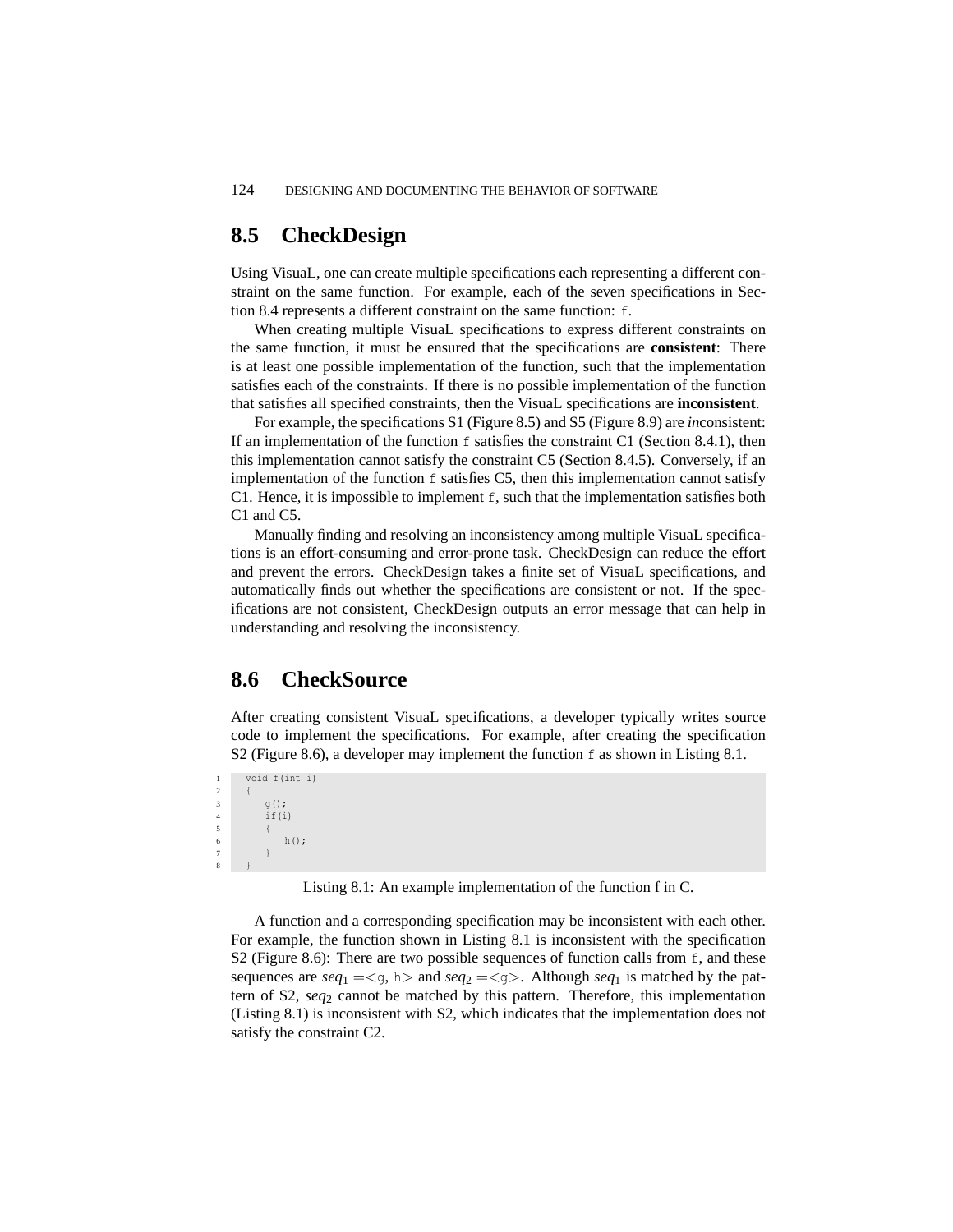Manually finding and resolving inconsistencies between a function and its specification is an effort-consuming and error-prone task. CheckSource can reduce the effort and prevent errors. CheckSource takes a function and a corresponding VisuaL specification as the input, and finds out whether they are consistent or not. If they are consistent, then CheckSource outputs a success message, else an error message that is useful for understanding and resolving the inconsistency.

# **8.7 Conclusions**

To conclude, we summarize the possible use cases of VisuaL, CheckDesign, and Check-Source:

- A software engineer can use VisuaL for designing the control flow of a new function to be implemented. After the engineer creates the VisuaL specifications, she can use CheckDesign for verifying that the specifications are consistent with each other.
- A software engineer can use CheckSource to automatically verify that a given function is consistent with the corresponding specifications. Whenever a specification or the function evolves, the verification can be automatically repeated.
- A software engineer can also use VisuaL for designing an additional feature of an existing function. The additional feature can be designed either within the existing specifications, or as a separate specification besides the existing ones. In either case, CheckDesign can be used for ensuring the consistency between the specifications, and CheckSource can be used for ensuring the consistency between the specifications and the implementation.
- Whenever a function evolves, a software engineer can use CheckSource for automatically detecting inconsistencies between the function and the specifications. Such an inconsistency indicates either a bug in the source code, or an outdated specification.
- A software engineer can use VisuaL to distinguish anticipated bugs from features. She can specify the 'illegal' sequences of function calls together with the 'legal' sequences of function calls. For example, any sequence that visits q3 of S7 (Figure 8.11) is illegal, and any sequence that terminates at q2 of S7 is legal.
- If VisuaL specifications are kept consistent both with each other and with the source code, then these specifications can be used during code inspections. If engineers suspect a bug in the function call sequences, then they can abstract away from details such as data flow, and focus on the function call sequence, by inspecting only the VisuaL specifications.